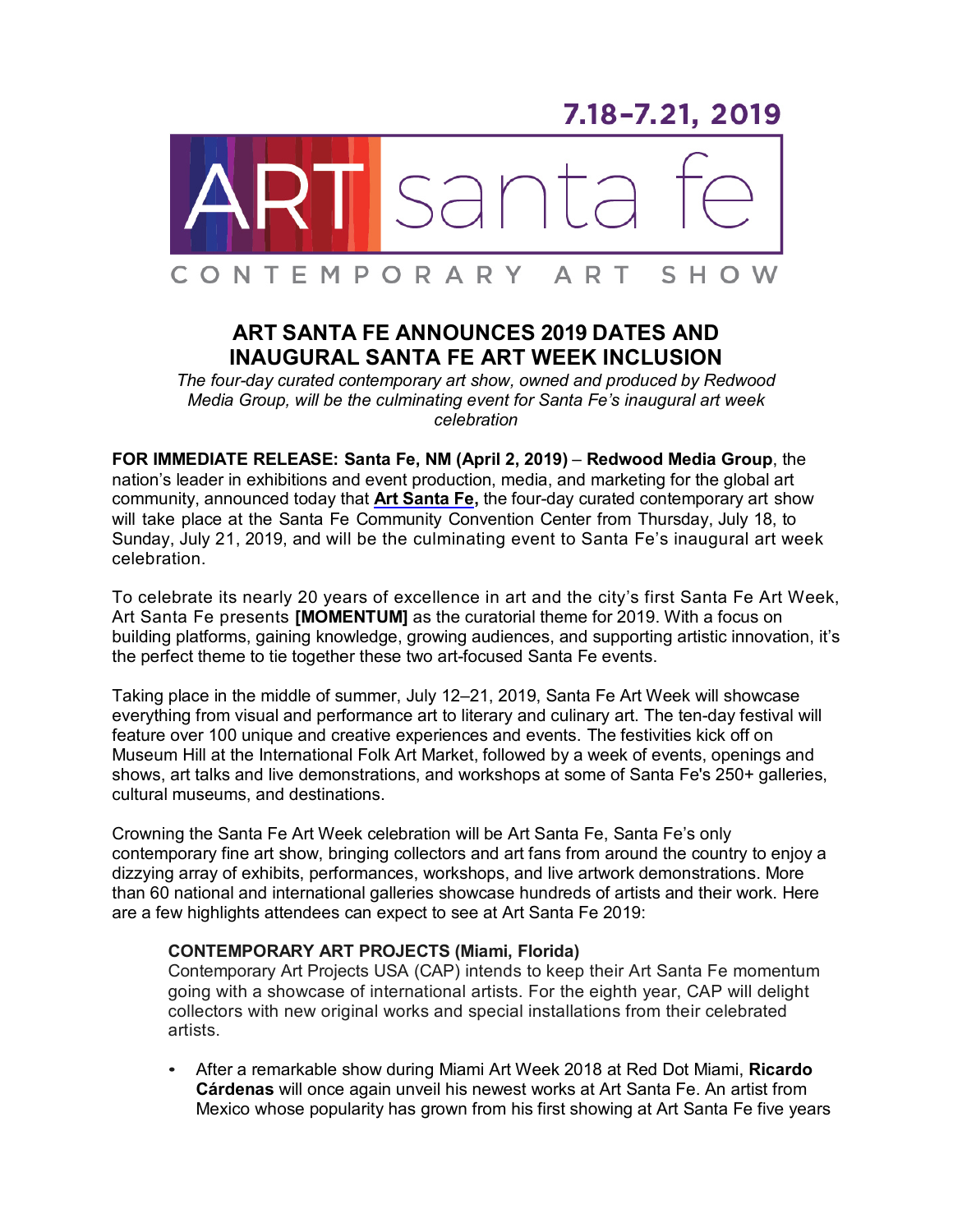ago, Cárdenas began as a construction engineer and expresses his past experience and appreciation of materials, along with his feelings and beliefs, by connecting his art in both his medium and techniques. Guests will learn how his clever use of building materials, including recycled concrete retrieved from the ruble of Mexico's earthquakes, coupled with steel bars, and more, have become synonymous with Cárdenas artwork.

- With the presence and strength of a steel structure, Luis Kaiulani creates surprising artworks of fluidity, mindfulness, and color dimension. Whether on canvas or sculptures of steel, his work simultaneously feels strong and imaginary. Using his art as a metaphor for nature's constant quest for growth through learning, experience, and contribution, he captivates our attention with the color and rhythm his artworks exude.
- Albuquerque artist David Disko returns with a special installation. Creating contemporary art inspired by aerial photographic images of our own planet Earth, Disko will reprise his 2018 award-winning Santa Fe Selects works and invite us to imagine stepping inside and take a look around.

# **SAMMOUN FINE ART (Quebec, Canada)**

Renowned artist Samir Sammoun with Sammoun Fine Art returns to Art Santa Fe. Known for his post-Impressionist renditions, Sammoun uses gestural strokes to capture lush, lavender wheat fields, cedar trees, olive groves, and mountain ranges of his boyhood home in Lebanon. His innovative approach, atmospheric and fleeting colors, and celebrated compositions make him one of the most acclaimed landscape painters in North America today. He will be demonstrating his dynamic approach to the canvas by creating his next masterpiece on-site as he regales collectors with his dynamic stories and endearing personality.

# **GALLERY EDEL (Osaka, Japan)**

Gallery Edel has been showcasing Japanese contemporary art and international contemporary art in the United States for over 15 years. Delighting collectors and art aficionados with prominent international artists at Art Santa Fe for many of those years, Gallery Edel returns in 2019 with a slate of highly recognizable artists.

- Famed artist Yayoi Kusama, known for massive installations that have been showcased around the world, approachable glass sculptures, prints, and more, will be featured at Art Santa Fe, highlighting Kusama's intent for the artwork to be owned by all who love and appreciate it.
- Gallery Edel will also showcase other works by Andy Warhol, Damien Hirst, William Steiger, Takeshi Yamato, and others.

# **JEN TOUGH GALLERY (Benicia, California)**

The Jen Tough Gallery encores their contemporary art gallery vibe at Art Santa Fe again this year. Showcasing an artist roster of emerging, mid-career, and established artists, the exhibition is always exciting and fresh with many of the featured artists on hand to discuss their newest works, as well as captivate show goers with live demonstrations. Showcased artists will be Andrew Faulkner, Kate Zimmer, Sue Cretarolo, and Rozanne Hermelyn DiSilvestro among others.

# **The [SOLO] Project**

The [SOLO] Project is a special section featuring a curated selection of independent leading-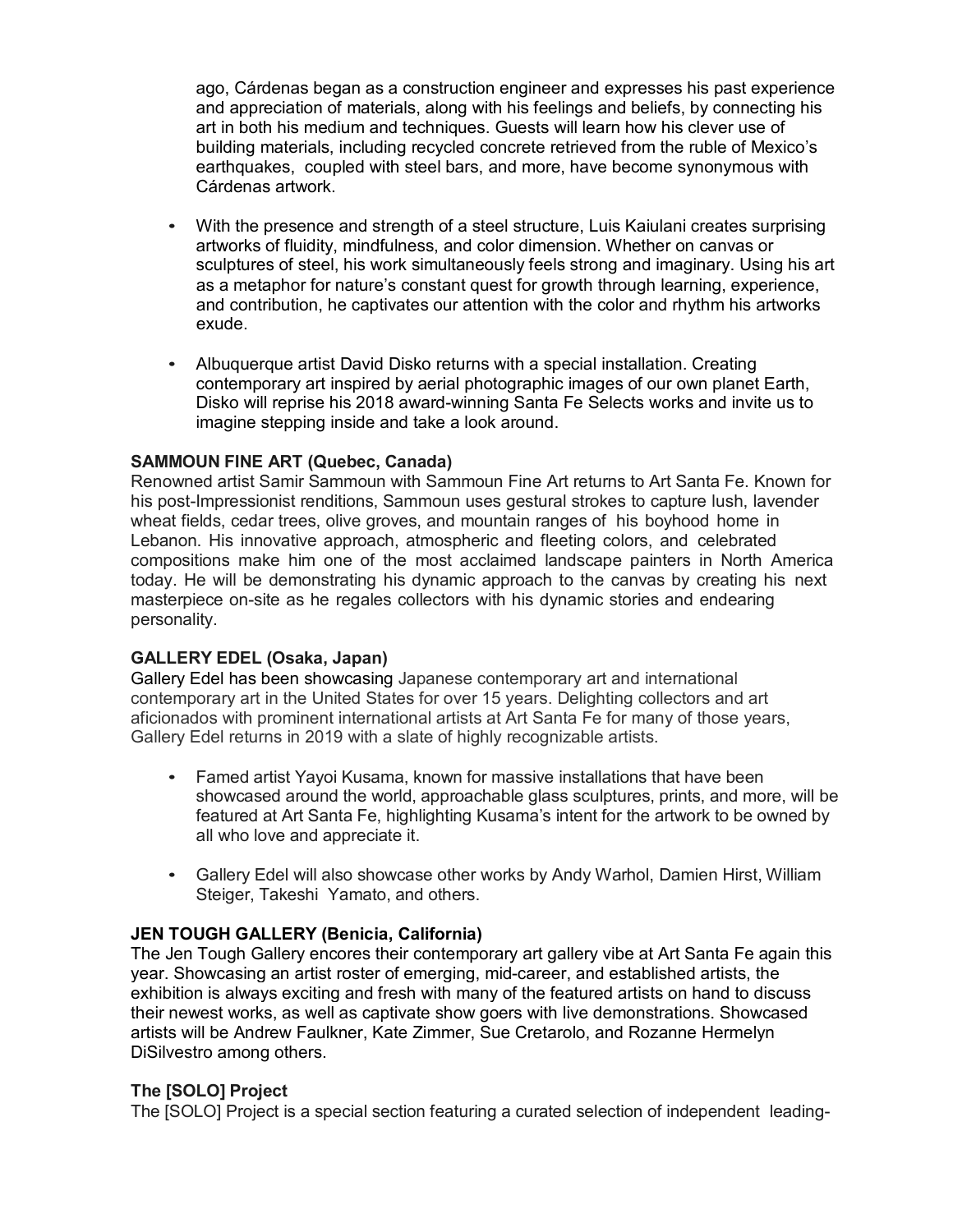edge artists. Separate from the gallery floor, the [SOLO] Project is comprised of only 18 exhibitors and promises to bring innovative, forward-looking art to the show.

"We couldn't be more thrilled to partner with the city of Santa Fe and to be part of the first Santa Fe Art Week celebration," said RMG CEO Eric Smith. "We believe it will be an extraordinary week of events that visitors and collectors will enjoy. Art Santa Fe will be part of that experience, giving our guests an unforgettable exploration of world-class modern and contemporary art and capping an amazing Santa Fe Art Week in a city that boasts a vibrant creative scene."

As one of the newest additions to Redwood Media Group, which owns and produces fine art show exhibitions including Spectrum Miami and Artexpo New York, Art Santa Fe features extraordinary art from around the world, specially curated programming, special events, and entertainment that showcases the thriving art landscape of Santa Fe. The city of Santa Fe is widely recognized as the third largest art market in the U.S., one of UNESCO's *Creative Cities* due to the city's important achievements in arts and culture, and *Travel & Leisure's* Destination of the Year. For more information, visit [www.artsantafe.com.](http://www.artsantafe.com/)

–Ends–

For further information, to arrange an interview, or to request media credentials, please contact:

Linda Mariano Redwood Media Group 408.718.3730 [Linda.Mariano@redwoodmg.com](mailto:Linda.Mariano@redwoodmg.com)

### **SHOW HOURS & LOCATION**

### **OPENING NIGHT PREVIEW PARTY**

Thursday, July 18 | 5–9 PM

#### **PUBLIC SHOW HOURS**

Friday, July 19 |12 PM–7 PM Saturday, July 20 | 12 PM-7 PM Sunday, July 21 | 11 AM–5 PM

#### **VENUE:**

Santa Fe Convention Center 201 W Marcy St. Santa Fe, NM 87501

### **ADMISSION COST:**

Trade and Press: Free with pre-registration Total Ticket VIP Pass: \$100 (Admits 2 people, good for all show days and hours) General Public: One-day pass \$20 General Public: Three-day pass \$25 Student/Senior: One-day pass \$10 Child (Age 15 and under): Free

ASF on Facebook: [www.facebook.com/ArtFairSantaFe](http://www.facebook.com/ArtFairSantaFe) ASF on Twitter: [twitter.com/ArtSantaFe](https://twitter.com/ArtSantaFe) ASF on Instagram: [www.flickr.com/photos/artexpo/sets/72157669074227007/](http://www.flickr.com/photos/artexpo/sets/72157669074227007/)